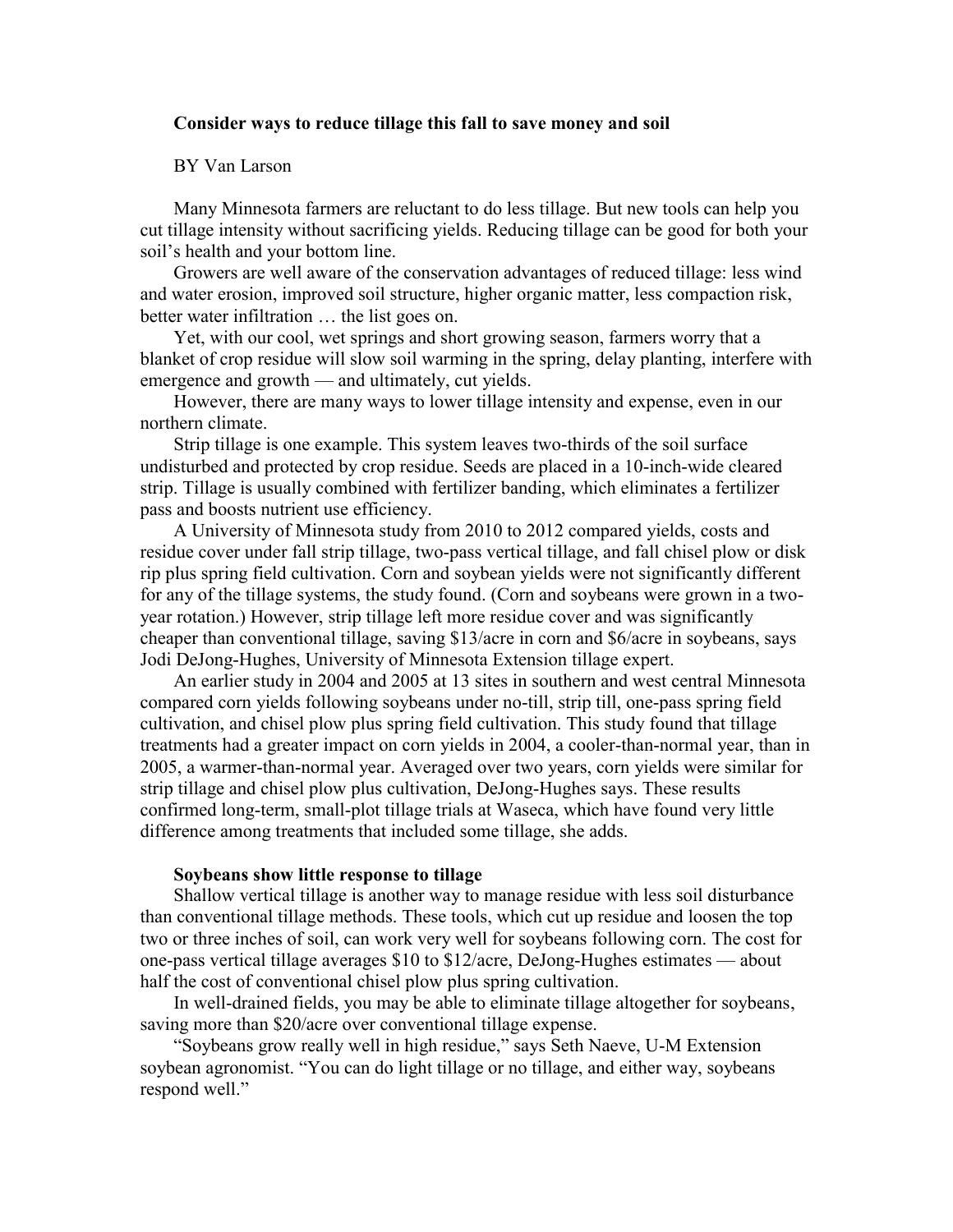In a cold, wet spring, soybeans planted into high residue take longer to emerge and may look tough for a few weeks, compared to the neighbor's conventionally-tilled beans, Naeve acknowledges. However, when it comes to yield, soybeans can compensate for uneven emergence or a slower start. "In Minnesota, we have a wide window for soybean planting," Naeve says. "We can maximize yields through mid-May." And in a dry year, he adds, no-till soybeans typically outperform conventionally-tilled beans.

A study in southern Minnesota, from 2006 to 2008, compared soybean yields in notill, strip-till and chisel-plow, following strip-tilled corn. Tillage had no significant effects on soybean yields in any year, showing soybeans' versatility in various tillage systems, DeJong-Hughes says.

## **Consider small changes**

If you're not ready to make big changes in your tillage system this fall, consider some small changes. For example, skip an operation, such as chopping corn stalks on ground going into soybeans, saving yourself about \$12/acre.

Do selective tillage, such as running an in-line ripper only in compacted areas like headlands.

Substitute less aggressive chisel points on your chisel plow, or till at a shallower depth. Straight points and sweeps, for example, do less soil mixing and bury less residue than twisted shovels, DeJong-Hughes says.

For more on tillage options and crop residue management, check out the U-M Extension tillage website at: [http://www.extension.umn.edu/agriculture/tillage/.](http://www.extension.umn.edu/agriculture/tillage/) Tillage machinery ownership and operating costs are available at [http://www.extension.umn.edu/agriculture/business/farm-financial-management/.](http://www.extension.umn.edu/agriculture/business/farm-financial-management/)

*Van Larson is owner of Agronomy Services Plus, Rochester. Find information and links to Minnesota certified crop advisers at [http://www.mcpr-cca.org](http://www.mcpr-cca.org/)*

## **Key points**

- •Reducing tillage can cut production costs and save soil.
- •Strip till corn yields are equal to conventionally tilled corn yields.
- •Soybeans yield well with little or no tillage.

[Optional charts and captions. They are listed in order of importance. The first two charts should be used together, as they are the same study.]

| Tillage Effects on Soybean Yields*                     |                    |           |         |  |  |
|--------------------------------------------------------|--------------------|-----------|---------|--|--|
| <b>Tillage</b>                                         | <b>Residue</b>     | Yield     | Cost    |  |  |
| <b>Treatment</b>                                       | (% after planting) | (bu/acre) | (S/ac)  |  |  |
| <b>Strip Till</b>                                      | 64                 | 50.8      | \$14.60 |  |  |
| <b>Salford 2 Passes</b>                                | 49                 | 51.3      | \$19.72 |  |  |
| <b>Salford 2 Passes</b><br>(prev. tillage chisel plow) | 50                 | 49.5      | \$19.72 |  |  |
| <b>Chisel Plow + <math>FC</math></b>                   | 50                 | 49.6      | \$20.48 |  |  |
| (prev. tillage disk rip)                               |                    |           |         |  |  |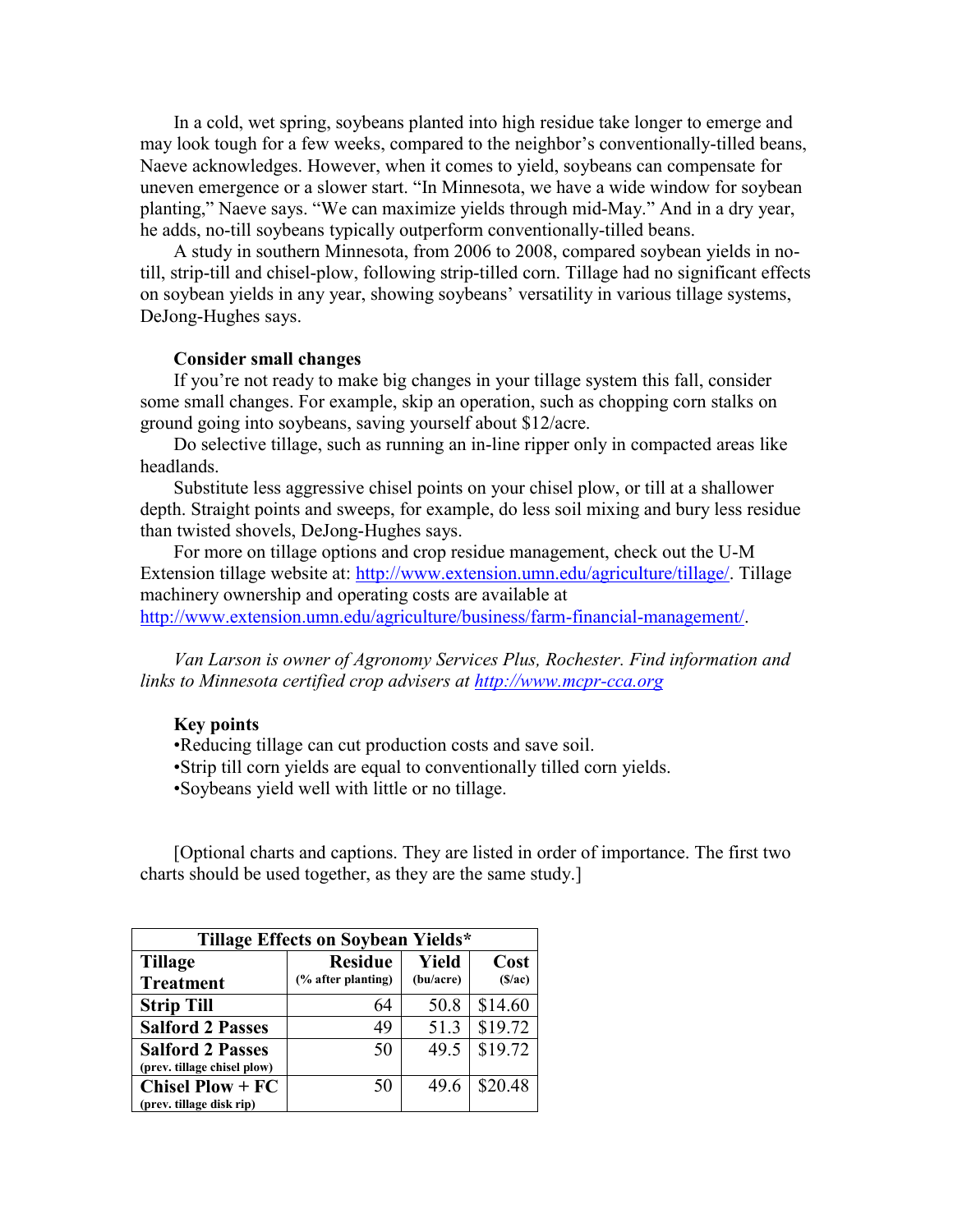| $LSD(0.10)**$                                                                |  | $NS***$ |  |
|------------------------------------------------------------------------------|--|---------|--|
| *Three-year average, $2010 - 2012$ at Clarkfield, Minn., soybeans after corn |  |         |  |
| **Least significant difference                                               |  |         |  |
| ***Not significant                                                           |  |         |  |

| Tillage Effects on Corn Yields*                                                                                             |                                      |                    |                |  |  |
|-----------------------------------------------------------------------------------------------------------------------------|--------------------------------------|--------------------|----------------|--|--|
| <b>Tillage</b><br><b>Treatment</b>                                                                                          | <b>Residue</b><br>(% after planting) | Yield<br>(bu/acre) | Cost<br>(S/ac) |  |  |
| <b>Strip Till</b>                                                                                                           | 43                                   | 153.8              | \$14.60        |  |  |
| <b>Salford 2 Passes</b>                                                                                                     | 26                                   | 156.0              | \$19.72        |  |  |
| <b>Chisel Plow + <math>FC</math></b><br>(prev. tillage Salford)                                                             | 29                                   | 151.5              | \$20.48        |  |  |
| Disk $\text{Rip} + \text{FC}$<br>(prev. tillage chisel plow)                                                                | 32                                   | 153.3              | \$28.15        |  |  |
| LSD $(0.10)$ **                                                                                                             |                                      | $NS***$            |                |  |  |
| *Three-year average, 2010 - 2012 at Clarkfield, Minn., corn after soybeans<br>$x x T - 1 - 1 - 1 - 1 T - 1 T T - 1 T T - 1$ |                                      |                    |                |  |  |

Least significant difference \*\*\*Not significant

*Source: Jodi DeJong-Hughes, University of Minnesota*

**A three-year study of residue coverage and soybean and corn yields at Clarkfield, Minn., from 2010 to 2012 found no significant yield differences among tillage systems. Costs per acre were calculated using new equipment prices, depreciation, wear and tear, tractor, labor, and fuel usage at \$3.50/gal.**

| Tillage Effects on Soybean Yields* |                 |           |           |                |  |
|------------------------------------|-----------------|-----------|-----------|----------------|--|
| Tillage                            | 2006            | 2007      | 2008      | <b>Residue</b> |  |
| <b>Treatment</b>                   |                 |           |           |                |  |
|                                    | Yield (bu/acre) |           |           | $\frac{0}{0}$  |  |
| <b>Chisel Plow</b>                 | 50.3            | 47.2      | 43.9      | 53             |  |
| <b>No Till</b>                     | 47.8            | 46.8      | 41.6      | 73             |  |
| <b>Strip Till</b>                  | 50.7            | 48.4      | 44.6      | 62             |  |
| LSD $(0.05)$ **                    | $NS***$         | <b>NS</b> | <b>NS</b> | 4.4            |  |
| *Southern Minnesota                |                 |           |           |                |  |
| **Least significant difference     |                 |           |           |                |  |
| ***Not significant                 |                 |           |           |                |  |

*Source: Nowatzki et al, via Jodi DeJong-Hughes, University of Minnesota*

**Tillage system had no effect on soybean yields in a study from 2006 to 2008 in southern Minnesota.**